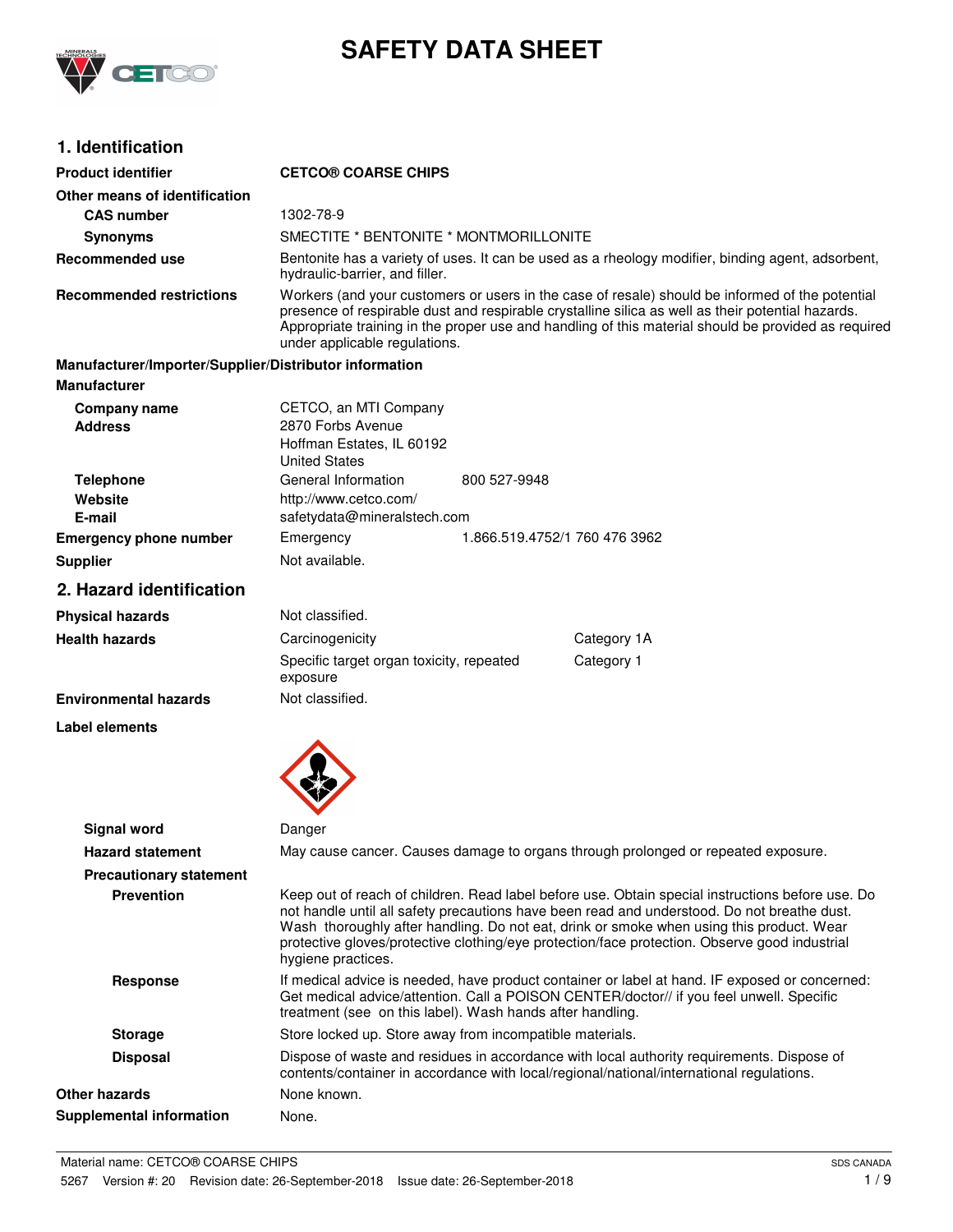## **3. Composition/information on ingredients**

## **Substances**

| <b>SUDSMITTES</b>                                                                                                                                                                                 |                                                                                                                                                                                                                                                                                                                                                                                                                                                                                                                                                                                                                                                                                |                   |                  |
|---------------------------------------------------------------------------------------------------------------------------------------------------------------------------------------------------|--------------------------------------------------------------------------------------------------------------------------------------------------------------------------------------------------------------------------------------------------------------------------------------------------------------------------------------------------------------------------------------------------------------------------------------------------------------------------------------------------------------------------------------------------------------------------------------------------------------------------------------------------------------------------------|-------------------|------------------|
| <b>Chemical name</b>                                                                                                                                                                              | Common name and synonyms                                                                                                                                                                                                                                                                                                                                                                                                                                                                                                                                                                                                                                                       | <b>CAS number</b> | %                |
| Bentonite                                                                                                                                                                                         | <b>SMECTITE</b><br><b>BENTONITE</b><br><b>MONTMORILLONITE</b>                                                                                                                                                                                                                                                                                                                                                                                                                                                                                                                                                                                                                  | 1302-78-9         | 100              |
| <b>Constituents</b>                                                                                                                                                                               |                                                                                                                                                                                                                                                                                                                                                                                                                                                                                                                                                                                                                                                                                |                   |                  |
| <b>Chemical name</b>                                                                                                                                                                              | Common name and synonyms                                                                                                                                                                                                                                                                                                                                                                                                                                                                                                                                                                                                                                                       | <b>CAS number</b> | ℅                |
| QUARTZ (SIO2)                                                                                                                                                                                     |                                                                                                                                                                                                                                                                                                                                                                                                                                                                                                                                                                                                                                                                                | 14808-60-7        | $\mathrel{<=} 8$ |
| <b>CRISTOBALITE</b>                                                                                                                                                                               |                                                                                                                                                                                                                                                                                                                                                                                                                                                                                                                                                                                                                                                                                | 14464-46-1        | $\leq$ 2         |
| DSD: Directive 67/548/EEC.<br>CLP: Regulation No. 1272/2008.<br>M: M-factor<br>PBT: persistent, bioaccumulative and toxic substance.<br>vPvB: very persistent and very bioaccumulative substance. | #: This substance has been assigned Community workplace exposure limit(s).<br>All concentrations are in percent by weight unless ingredient is a gas. Gas concentrations are in percent by volume. *Designates that<br>a specific chemical identity and/or percentage of composition has been withheld as a trade secret.                                                                                                                                                                                                                                                                                                                                                      |                   |                  |
| <b>Composition comments</b>                                                                                                                                                                       | Bentonite contains naturally occurring crystalline silica (not listed in Annex I of Directive<br>67/548/EEC) in quantities less than 6%. Occupational Exposure Limits for constituents are listed in<br>Section 8. The full text for all R- and H-phrases is displayed in section 16. Bentonite is composed<br>mainly of smectite group minerals but the composition is varied, as expected for a UVCB<br>substance, and other mineral constituents will be present in small and varying amounts. These<br>minor constituents are not relevant for classification and labelling. The purity of the product is<br>100% w/w. Impurities are not applicable for a UVCB substance. |                   |                  |
| 4. First-aid measures                                                                                                                                                                             |                                                                                                                                                                                                                                                                                                                                                                                                                                                                                                                                                                                                                                                                                |                   |                  |
| <b>Inhalation</b>                                                                                                                                                                                 | Move to fresh air. Call a physician if symptoms develop or persist. No specific first aid measures<br>noted.                                                                                                                                                                                                                                                                                                                                                                                                                                                                                                                                                                   |                   |                  |
| <b>Skin contact</b>                                                                                                                                                                               | Wash off with soap and water. Get medical attention if irritation develops and persists. No specific<br>first aid measures noted.                                                                                                                                                                                                                                                                                                                                                                                                                                                                                                                                              |                   |                  |
| Eye contact                                                                                                                                                                                       | No specific first aid measures noted. Do not rub eyes. Immediately flush eyes with plenty of water<br>for at least 15 minutes. Continue rinsing. Get medical attention if irritation develops and persists.                                                                                                                                                                                                                                                                                                                                                                                                                                                                    |                   |                  |
| Ingestion                                                                                                                                                                                         | Rinse mouth thoroughly. If ingestion of a large amount does occur, call a poison control center<br>immediately. Do not induce vomiting without advice from poison control center. If vomiting occurs,<br>keep head low so that stomach content doesn't get into the lungs. No specific first aid measures<br>noted.                                                                                                                                                                                                                                                                                                                                                            |                   |                  |
| <b>Most important</b><br>symptoms/effects, acute and<br>delayed                                                                                                                                   | Dust in the eyes will cause irritation. Dusts may irritate the respiratory tract, skin and eyes.<br>Prolonged exposure may cause chronic effects.                                                                                                                                                                                                                                                                                                                                                                                                                                                                                                                              |                   |                  |
| Indication of immediate<br>medical attention and special<br>treatment needed                                                                                                                      | Provide general supportive measures and treat symptomatically. Keep victim under observation.<br>Symptoms may be delayed.                                                                                                                                                                                                                                                                                                                                                                                                                                                                                                                                                      |                   |                  |
| <b>General information</b>                                                                                                                                                                        | IF exposed or concerned: Get medical advice/attention. If you feel unwell, seek medical advice<br>(show the label where possible). Ensure that medical personnel are aware of the material(s)<br>involved, and take precautions to protect themselves. No hazards which require special first aid<br>measures. Provide general supportive measures and treat symptomatically.                                                                                                                                                                                                                                                                                                  |                   |                  |
| 5. Fire-fighting measures                                                                                                                                                                         |                                                                                                                                                                                                                                                                                                                                                                                                                                                                                                                                                                                                                                                                                |                   |                  |
| Suitable extinguishing media                                                                                                                                                                      | Use any media suitable for the surrounding fires.                                                                                                                                                                                                                                                                                                                                                                                                                                                                                                                                                                                                                              |                   |                  |
| <b>Unsuitable extinguishing</b><br>media                                                                                                                                                          | Not applicable, non-combustible.                                                                                                                                                                                                                                                                                                                                                                                                                                                                                                                                                                                                                                               |                   |                  |
| Specific hazards arising from<br>the chemical                                                                                                                                                     | None known. The product itself does not burn.                                                                                                                                                                                                                                                                                                                                                                                                                                                                                                                                                                                                                                  |                   |                  |
| Special protective equipment<br>and precautions for firefighters                                                                                                                                  | Material can be slippery when wet.                                                                                                                                                                                                                                                                                                                                                                                                                                                                                                                                                                                                                                             |                   |                  |
| <b>Fire fighting</b><br>equipment/instructions                                                                                                                                                    | Use water spray to cool unopened containers.                                                                                                                                                                                                                                                                                                                                                                                                                                                                                                                                                                                                                                   |                   |                  |
| <b>Specific methods</b>                                                                                                                                                                           | Use standard firefighting procedures and consider the hazards of other involved materials.                                                                                                                                                                                                                                                                                                                                                                                                                                                                                                                                                                                     |                   |                  |
| <b>General fire hazards</b>                                                                                                                                                                       | No unusual fire or explosion hazards noted. This material will not burn.                                                                                                                                                                                                                                                                                                                                                                                                                                                                                                                                                                                                       |                   |                  |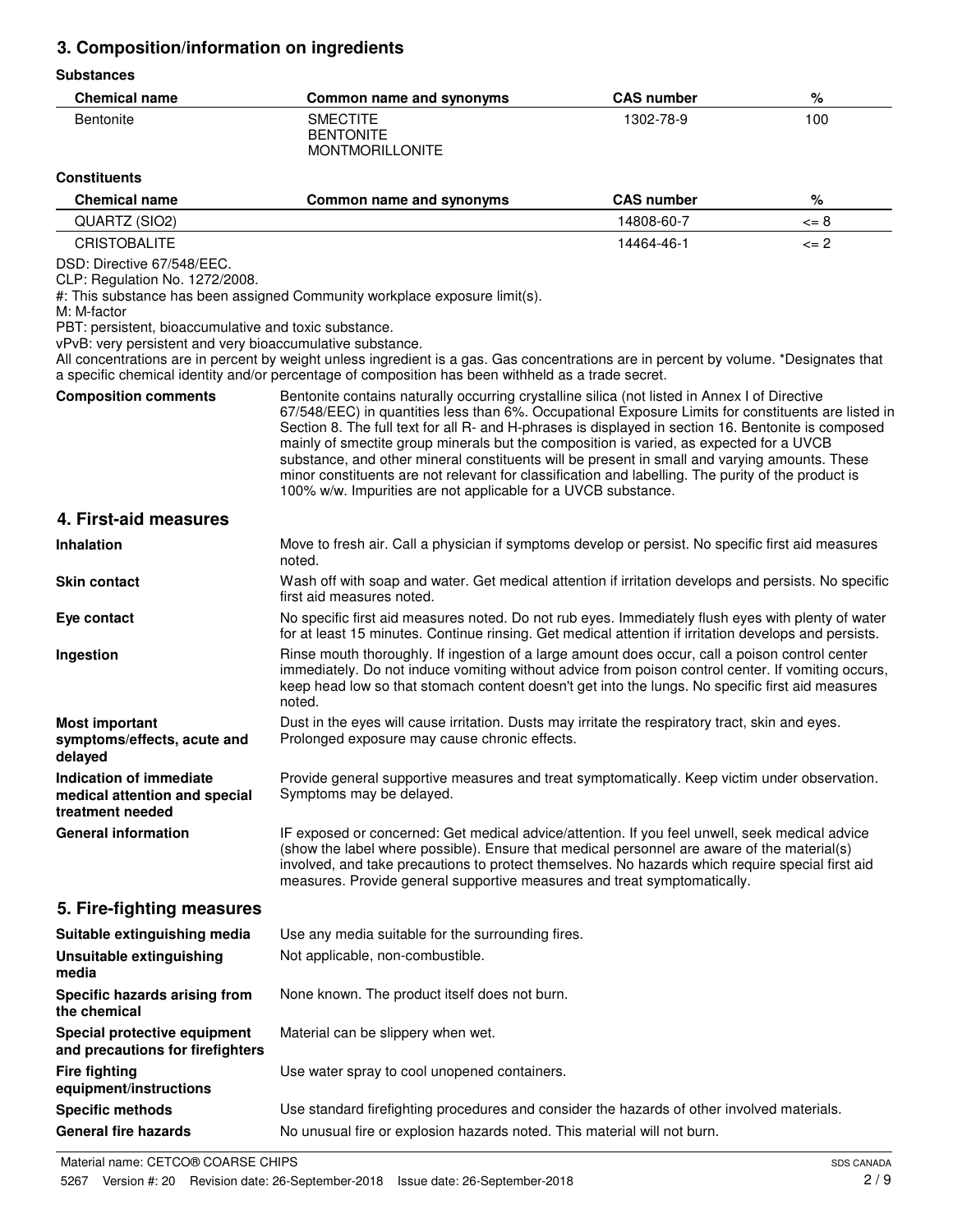## **6. Accidental release measures**

| Personal precautions,<br>protective equipment and<br>emergency procedures | Keep unnecessary personnel away. Keep people away from and upwind of spill/leak. Material can<br>be slippery when wet. Wear appropriate protective equipment and clothing during clean-up. Do not<br>breathe dust. Use a NIOSH/MSHA approved respirator if there is a risk of exposure to dust/fume at<br>levels exceeding the exposure limits. Do not touch damaged containers or spilled material unless<br>wearing appropriate protective clothing. Ensure adequate ventilation. Local authorities should be<br>advised if significant spillages cannot be contained. For personal protection, see section 8 of the<br>SDS. No special precautions are necessary beyond normal good hygiene practices. See Section 8<br>for additional personal protection advice when handling this product. |
|---------------------------------------------------------------------------|--------------------------------------------------------------------------------------------------------------------------------------------------------------------------------------------------------------------------------------------------------------------------------------------------------------------------------------------------------------------------------------------------------------------------------------------------------------------------------------------------------------------------------------------------------------------------------------------------------------------------------------------------------------------------------------------------------------------------------------------------------------------------------------------------|
| <b>Methods and materials for</b><br>containment and cleaning up           | Avoid dispersal of dust in the air (i.e., clearing dust surfaces with compressed air). Collect dust<br>using a vacuum cleaner equipped with HEPA filter. Stop the flow of material, if this is without risk.                                                                                                                                                                                                                                                                                                                                                                                                                                                                                                                                                                                     |
|                                                                           | Large Spills: Wet down with water and dike for later disposal. Absorb in vermiculite, dry sand or<br>earth and place into containers. Shovel the material into waste container. Following product<br>recovery, flush area with water.                                                                                                                                                                                                                                                                                                                                                                                                                                                                                                                                                            |
|                                                                           | Small Spills: Sweep up or vacuum up spillage and collect in suitable container for disposal. Wipe<br>up with absorbent material (e.g. cloth, fleece). Clean surface thoroughly to remove residual<br>contamination.                                                                                                                                                                                                                                                                                                                                                                                                                                                                                                                                                                              |
|                                                                           | Never return spills to original containers for re-use. Put material in suitable, covered, labeled<br>containers. For waste disposal, see section 13 of the SDS. Collect powder using special dust<br>vacuum cleaner with particle filter or carefully sweep into closed container.                                                                                                                                                                                                                                                                                                                                                                                                                                                                                                               |
| <b>Environmental precautions</b>                                          | Prevent further leakage or spillage if safe to do so. Avoid discharge into drains, water courses or<br>onto the ground.                                                                                                                                                                                                                                                                                                                                                                                                                                                                                                                                                                                                                                                                          |
| 7. Handling and storage                                                   |                                                                                                                                                                                                                                                                                                                                                                                                                                                                                                                                                                                                                                                                                                                                                                                                  |
| Precautions for safe handling                                             | Obtain special instructions before use. Do not handle until all safety precautions have been read<br>and understood. Minimize dust generation and accumulation. Provide appropriate exhaust<br>ventilation at places where dust is formed. Do not breathe dust. Avoid prolonged exposure. When<br>using, do not eat, drink or smoke. Should be handled in closed systems, if possible. In case of<br>insufficient ventilation, wear suitable respiratory equipment. Wear appropriate personal protective<br>equipment. Wash hands thoroughly after handling. Observe good industrial hygiene practices.                                                                                                                                                                                          |
| Conditions for safe storage,<br>including any incompatibilities           | Store locked up. No special restrictions on storage with other products. Store in a dry area. Keep<br>the container dry. Store in tightly closed container. Store in a well-ventilated place. Keep out of the<br>reach of children. Store away from incompatible materials (see Section 10 of the SDS).                                                                                                                                                                                                                                                                                                                                                                                                                                                                                          |
|                                                                           |                                                                                                                                                                                                                                                                                                                                                                                                                                                                                                                                                                                                                                                                                                                                                                                                  |

## **8. Exposure controls/personal protection**

## **Occupational exposure limits**

| US. ACGIH Threshold Limit Values<br><b>Constituents</b> | Type | Value                    | Form                 |
|---------------------------------------------------------|------|--------------------------|----------------------|
| CRISTOBALITE (CAS<br>14464-46-1)                        | TWA  | $0.025 \,\mathrm{mq/m3}$ | Respirable fraction. |
| QUARTZ (SIO2) (CAS<br>14808-60-7)                       | TWA  | $0.025 \,\mathrm{mq/m3}$ | Respirable fraction. |

## **Canada. Alberta OELs (Occupational Health & Safety Code, Schedule 1, Table 2)**

| <b>Constituents</b>                      | Type       | Value                  | <b>Form</b>           |
|------------------------------------------|------------|------------------------|-----------------------|
| <b>INERT OR NUISANCE</b><br><b>DUSTS</b> | TWA        | $3 \text{ mg/m}$       | Respirable particles. |
|                                          |            | $10 \text{ mg/m}$      | Total particulate.    |
| <b>CRISTOBALITE (CAS</b><br>14464-46-1)  | <b>TWA</b> | $0.025 \text{ mg/m}$ 3 | Respirable particles. |
|                                          |            | $0.025$ mg/m3          | Respirable.           |
| QUARTZ (SIO2) (CAS<br>14808-60-7)        | <b>TWA</b> | $0.025 \text{ mg/m}$ 3 | Respirable particles. |

## **Canada. British Columbia OELs. (Occupational Exposure Limits for Chemical Substances, Occupational Health and Safety Regulation 296/97, as amended)**

| <b>Constituents</b>                      | Type | Value            | <b>Form</b>          |
|------------------------------------------|------|------------------|----------------------|
| <b>INERT OR NUISANCE</b><br><b>DUSTS</b> | TWA  | $3 \text{ mg/m}$ | Respirable fraction. |
|                                          |      | 10 mg/m $3$      | Total dust.          |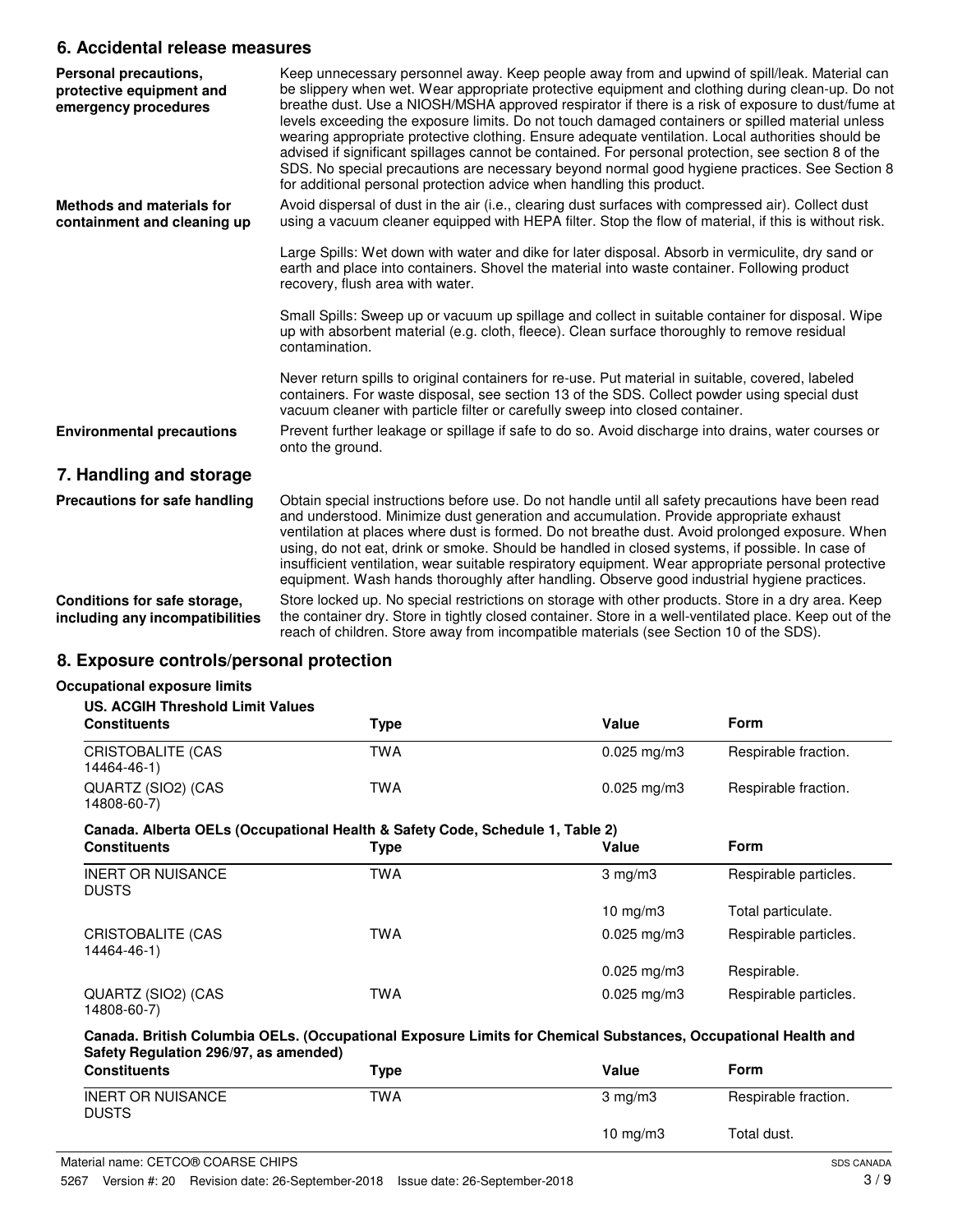## **Canada. British Columbia OELs. (Occupational Exposure Limits for Chemical Substances, Occupational Health and Safety Regulation 296/97, as amended)**

| <b>Constituents</b>               | Type | Value                    | Form                 |
|-----------------------------------|------|--------------------------|----------------------|
| CRISTOBALITE (CAS<br>14464-46-1)  | TWA  | $0.025 \text{ mg/m}$ 3   | Respirable fraction. |
| QUARTZ (SIO2) (CAS<br>14808-60-7) | TWA  | $0.025 \,\mathrm{mq/m3}$ | Respirable fraction. |

## **Canada. Manitoba OELs (Reg. 217/2006, The Workplace Safety And Health Act)**

| <b>Constituents</b>               | Type | Value                    | <b>Form</b>          |  |
|-----------------------------------|------|--------------------------|----------------------|--|
| CRISTOBALITE (CAS<br>14464-46-1)  | TWA  | $0.025 \,\mathrm{mq/m3}$ | Respirable fraction. |  |
| QUARTZ (SIO2) (CAS<br>14808-60-7) | TWA  | $0.025 \,\mathrm{mq/m3}$ | Respirable fraction. |  |

## **Canada. Ontario OELs. (Control of Exposure to Biological or Chemical Agents)**

| <b>Constituents</b>                      | Type | Value                   | <b>Form</b>          |
|------------------------------------------|------|-------------------------|----------------------|
| <b>INERT OR NUISANCE</b><br><b>DUSTS</b> | TWA  | $3 \text{ mg/m}$        | Respirable fraction. |
|                                          |      | $10 \text{ mg/m}$       | Inhalable fraction.  |
| <b>CRISTOBALITE (CAS</b><br>14464-46-1)  | TWA  | $0.05 \,\mathrm{mg/m3}$ | Respirable fraction. |
| QUARTZ (SIO2) (CAS<br>14808-60-7)        | TWA  | $0.1 \text{ mg/m}$ 3    | Respirable fraction. |

## **Canada. Quebec OELs. (Ministry of Labor - Regulation respecting occupational health and safety)**

| <b>Constituents</b>                      | Type | Value                   | Form             |  |
|------------------------------------------|------|-------------------------|------------------|--|
| <b>INERT OR NUISANCE</b><br><b>DUSTS</b> | TWA  | 10 $mq/m3$              | Total dust.      |  |
| CRISTOBALITE (CAS<br>14464-46-1)         | TWA  | $0.05 \,\mathrm{mg/m3}$ | Respirable dust. |  |
| QUARTZ (SIO2) (CAS<br>14808-60-7)        | TWA  | $0.1 \text{ mg/m}$ 3    | Respirable dust. |  |

**controls**

**Biological limit values** No biological exposure limits noted for the ingredient(s).

If engineering measures are not sufficient to maintain concentrations of dust particulates below the OEL, suitable respiratory protection must be worn. Good general ventilation (typically 10 air changes per hour) should be used. Ventilation rates should be matched to conditions. If applicable, use process enclosures, local exhaust ventilation, or other engineering controls to maintain airborne levels below recommended exposure limits. If exposure limits have not been established, maintain airborne levels to an acceptable level. If engineering measures are not sufficient to maintain concentrations of dust particulates below the Occupational Exposure Limit (OEL), suitable respiratory protection must be worn. If material is ground, cut, or used in any operation which may generate dusts, use appropriate local exhaust ventilation to keep exposures below the recommended exposure limits. **Appropriate engineering**

## **Individual protection measures, such as personal protective equipment**

Face shield is recommended. Chemical respirator with organic vapor cartridge, full facepiece, dust and mist filter. Applicable for industrial settings only. Wear dust-resistant safety goggles where there is danger of eye contact. **Eye/face protection Skin protection**

#### Wear appropriate chemical resistant gloves. Applicable for industrial settings only. No protection is ordinarily required under normal conditions of use. **Hand protection**

Use of an impervious apron is recommended. Normal work clothing (long sleeved shirts and long pants) is recommended. Applicable for industrial settings only. **Other**

#### Use a NIOSH/MSHA approved respirator if there is a risk of exposure to dust/fume at levels exceeding the exposure limits. Chemical respirator with organic vapor cartridge, full facepiece, dust and mist filter. Applicable for industrial settings only. **Respiratory protection**

**Thermal hazards** Not applicable.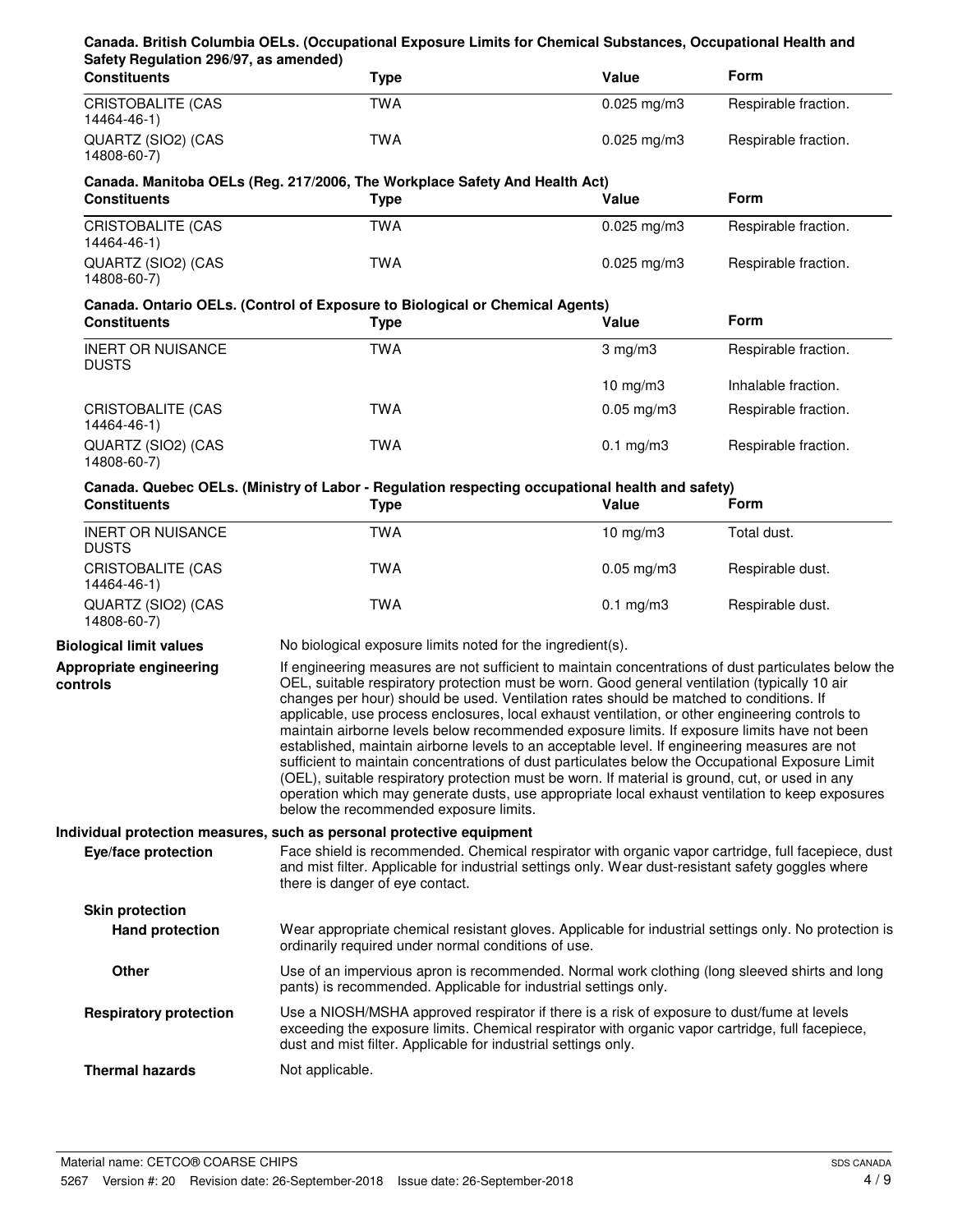Observe any medical surveillance requirements. Always observe good personal hygiene measures, such as washing after handling the material and before eating, drinking, and/or smoking. Routinely wash work clothing and protective equipment to remove contaminants. Use good industrial hygiene practices in handling this material.

## **9. Physical and chemical properties**

| <b>Appearance</b>                                 | Tablet. Pellets.                           |
|---------------------------------------------------|--------------------------------------------|
| <b>Physical state</b>                             | Solid.                                     |
| Form                                              | Solid. Tablet.                             |
| Color                                             | Various.                                   |
| Odor                                              | None.                                      |
| Odor threshold                                    | Not applicable.                            |
| рH                                                | $8.5 - 11$                                 |
| Melting point/freezing point                      | $> 842$ °F ( $> 450$ °C) / Not applicable. |
| Initial boiling point and boiling<br>range        | Not applicable.                            |
| <b>Flash point</b>                                | Not applicable.                            |
| <b>Evaporation rate</b>                           | Not available.                             |
| Flammability (solid, gas)                         | This product is not flammable.             |
| Upper/lower flammability or explosive limits      |                                            |
| <b>Flammability limit - lower</b><br>$(\%)$       | Not applicable.                            |
| <b>Flammability limit - upper</b><br>$(\% )$      | Not applicable.                            |
| Explosive limit - lower (%)                       | Not available.                             |
| Explosive limit - upper (%)                       | Not available.                             |
| Vapor pressure                                    | Not applicable.                            |
| <b>Vapor density</b>                              | Not applicable.                            |
| <b>Relative density</b>                           | $2.6$ g/cm <sup>3</sup>                    |
| Solubility(ies)                                   |                                            |
| Solubility (water)                                | $< 0.9$ mg/l                               |
| <b>Partition coefficient</b><br>(n-octanol/water) | Not applicable.<br>Not applicable.         |
| <b>Auto-ignition temperature</b>                  | Not applicable.                            |
| <b>Decomposition temperature</b>                  | >932 °F (> 500 °C)                         |
| <b>Viscosity</b>                                  | Not applicable.                            |
| <b>Viscosity temperature</b>                      | Not applicable.                            |
| <b>Other information</b>                          |                                            |
| <b>Bulk density</b>                               | $0.9 - 1.4$ g/cm <sup>3</sup>              |
| <b>Explosive limit</b>                            | Not applicable.                            |
| <b>Explosive properties</b>                       | Not explosive. Not explosive               |
| <b>Explosivity</b>                                | Not applicable.                            |
| <b>Flame extension</b>                            | Not applicable.                            |
| Flammability                                      | Not applicable.                            |
| <b>Flammability (flash back)</b>                  | Not applicable.                            |
| <b>Flammability (Heat of</b><br>combustion)       | Not applicable.                            |
| <b>Flammability (Train fire)</b>                  | Not applicable.                            |
| <b>Flammability class</b>                         | Not applicable.                            |
| <b>Flash point class</b>                          | Not flammable                              |
| <b>Molecular formula</b>                          | <b>UVCB Substance</b>                      |
| Molecular weight                                  | Not applicable.                            |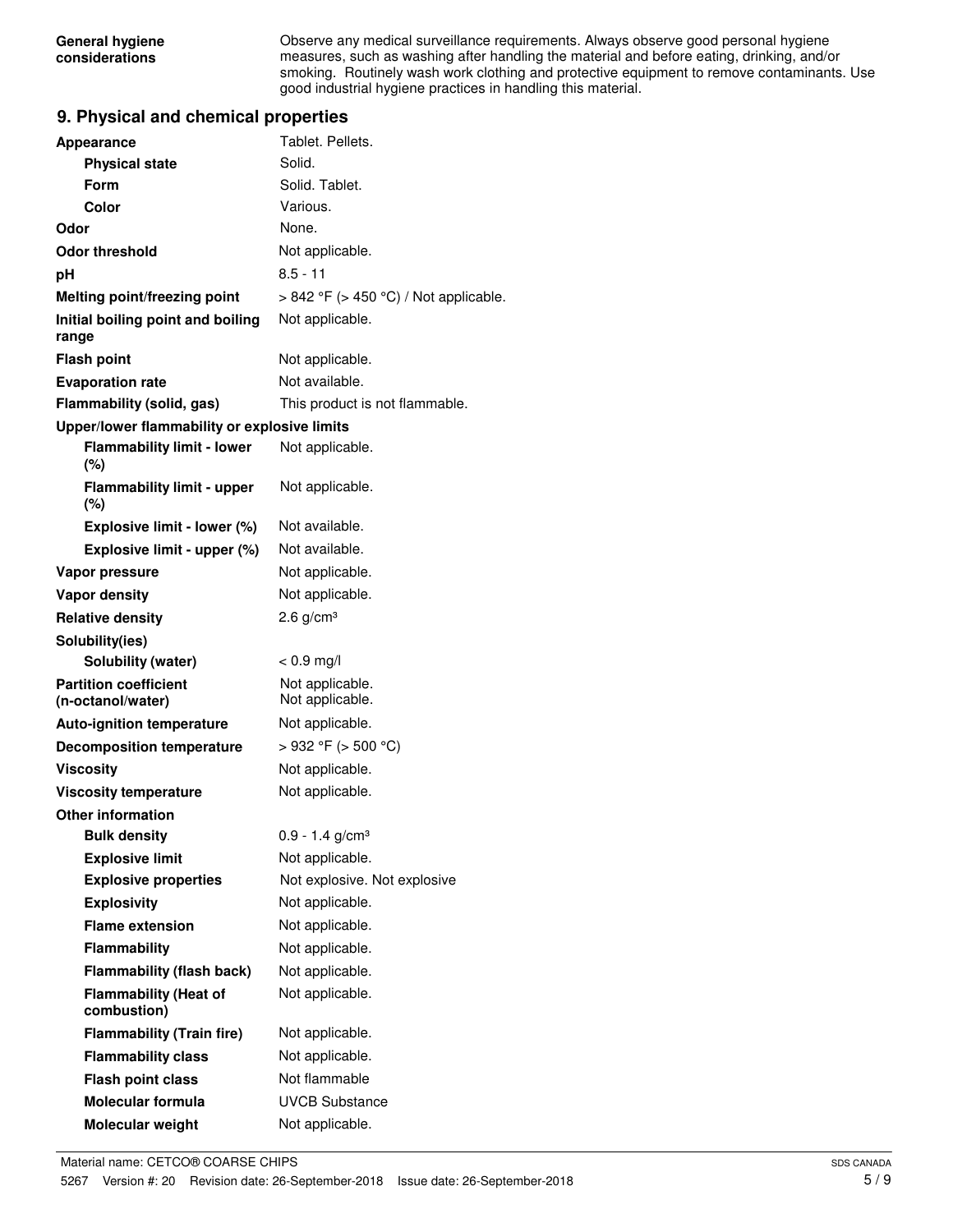| <b>Oxidizing properties</b> | Not oxidizing. None. |
|-----------------------------|----------------------|
| <b>Percent volatile</b>     | $0\%$                |
| pH in aqueous solution      | $8.5 - 11$           |
| <b>Specific gravity</b>     | Not applicable.      |
| VOC.                        | $0\%$                |

## **10. Stability and reactivity**

| Reactivity                                   | The product is stable and non-reactive under normal conditions of use, storage and transport.                                                                                                       |
|----------------------------------------------|-----------------------------------------------------------------------------------------------------------------------------------------------------------------------------------------------------|
| <b>Chemical stability</b>                    | Stable at normal conditions.                                                                                                                                                                        |
| <b>Possibility of hazardous</b><br>reactions | Will not occur.                                                                                                                                                                                     |
| <b>Conditions to avoid</b>                   | Keep away from heat, hot surfaces, sparks, open flames and other ignition sources. Moisture.<br>Avoid temperatures exceeding the decomposition temperature. Contact with incompatible<br>materials. |
| Incompatible materials                       | None known.                                                                                                                                                                                         |
| <b>Hazardous decomposition</b><br>products   | None.                                                                                                                                                                                               |

## **11. Toxicological information**

## **Information on likely routes of exposure**

| <b>Inhalation</b>                                                                  | Dust may irritate respiratory system. Prolonged inhalation may be harmful. |
|------------------------------------------------------------------------------------|----------------------------------------------------------------------------|
| <b>Skin contact</b>                                                                | Dust or powder may irritate the skin.                                      |
| Eye contact                                                                        | Dust in the eyes will cause irritation.                                    |
| Ingestion                                                                          | Not classified.                                                            |
| Symptoms related to the<br>physical, chemical and<br>toxicological characteristics | Dusts may irritate the respiratory tract, skin and eyes. None known.       |

## **Information on toxicological effects**

| <b>Acute toxicity</b>                | Not classified. Not known.                                                                |          |                            |
|--------------------------------------|-------------------------------------------------------------------------------------------|----------|----------------------------|
| <b>Product</b>                       | <b>Species</b>                                                                            |          | <b>Test Results</b>        |
| Bentonite (CAS 1302-78-9)            |                                                                                           |          |                            |
| Acute                                |                                                                                           |          |                            |
| <b>Inhalation</b>                    |                                                                                           |          |                            |
| Dust                                 |                                                                                           |          |                            |
| <b>LC50</b>                          | Rat                                                                                       |          | > 5.27 mg/l, 4 hr OECD 436 |
| Oral                                 |                                                                                           |          |                            |
| Dust                                 |                                                                                           |          |                            |
| LD50                                 | Rat                                                                                       |          | > 2000 mg/kg OECD 425      |
| <b>Constituents</b>                  | <b>Species</b>                                                                            |          | <b>Test Results</b>        |
| CRISTOBALITE (CAS 14464-46-1)        |                                                                                           |          |                            |
| <b>Acute</b>                         |                                                                                           |          |                            |
| Oral                                 |                                                                                           |          |                            |
| LD50                                 | Rat                                                                                       |          | > 22500 mg/kg              |
| <b>Skin corrosion/irritation</b>     | Not classified.                                                                           |          |                            |
| Serious eye damage/eye<br>irritation | Not classified. Mild irritant to eyes (according to the modified Kay & Calandra criteria) |          |                            |
| Respiratory or skin sensitization    |                                                                                           |          |                            |
| Canada - Alberta OELs: Irritant      |                                                                                           |          |                            |
| CRISTOBALITE (CAS 14464-46-1)        |                                                                                           | Irritant |                            |
| <b>Respiratory sensitization</b>     | Not classified.                                                                           |          |                            |
| <b>Skin sensitization</b>            | Not classified.                                                                           |          |                            |
| Germ cell mutagenicity               | Not classified.                                                                           |          |                            |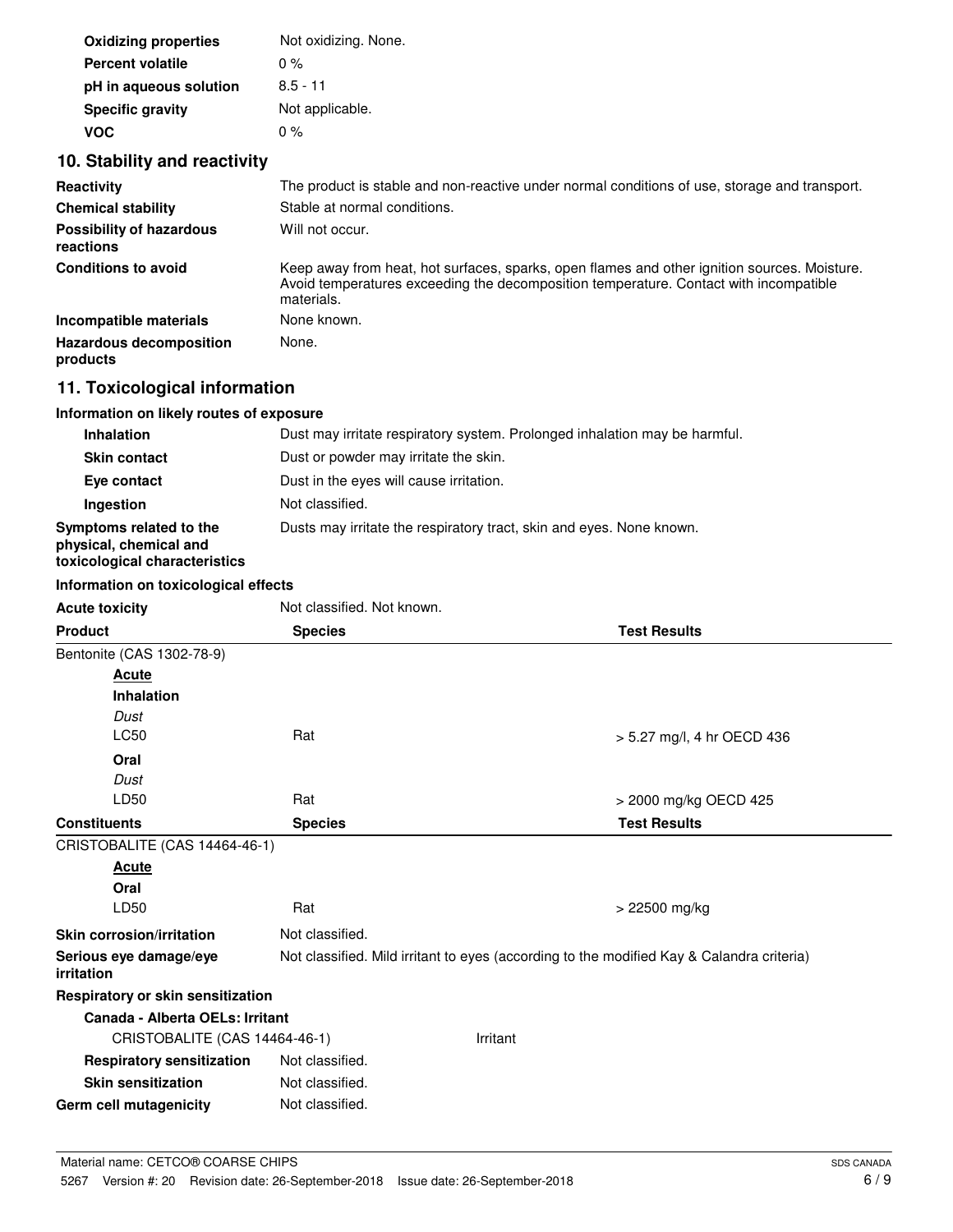Carcinogenicity **In June 2003, SCOEL** (the EU Scientific Committee on Occupational Exposure Limits) concluded that the main effect in humans of the inhalation of respirable crystalline silica dust is silicosis. "There is sufficient information to conclude that the relative risk of lung cancer is increased in persons with silicosis (and, apparently, not in employees without silicosis exposed to silica dust in quarries and in the ceramic industry). Therefore, preventing the onset of silicosis will also reduce the cancer risk..." (SCOEL SUM Doc 94-final, June 2003) According to the current state of the art, worker protection against silicosis can be consistently assured by respecting the existing regulatory occupational exposure limits. May cause cancer. Occupational exposure to respirable dust and respirable crystalline silica should be monitored and controlled. This product contains <10% total crystalline silica. The respirable crystalline silica as determined by the SWeRF method is <1% w/w.

| <b>ACGIH Carcinogens</b>                              |                                                               |                                                                                             |
|-------------------------------------------------------|---------------------------------------------------------------|---------------------------------------------------------------------------------------------|
| CRISTOBALITE (CAS 14464-46-1)                         |                                                               | A2 Suspected human carcinogen.                                                              |
| QUARTZ (SIO2) (CAS 14808-60-7)                        |                                                               | A2 Suspected human carcinogen.                                                              |
| Canada - Alberta OELs: Carcinogen category            |                                                               |                                                                                             |
| CRISTOBALITE (CAS 14464-46-1)                         |                                                               | Suspected human carcinogen.                                                                 |
| QUARTZ (SIO2) (CAS 14808-60-7)                        |                                                               | Suspected human carcinogen.                                                                 |
| Canada - Manitoba OELs: carcinogenicity               |                                                               |                                                                                             |
| CRISTOBALITE (CAS 14464-46-1)                         |                                                               | Suspected human carcinogen.                                                                 |
| QUARTZ (SIO2) (CAS 14808-60-7)                        |                                                               | Suspected human carcinogen.                                                                 |
| Canada - Quebec OELs: Carcinogen category             |                                                               |                                                                                             |
| CRISTOBALITE (CAS 14464-46-1)                         |                                                               | Detected carcinogenic effect in animals.                                                    |
| QUARTZ (SIO2) (CAS 14808-60-7)                        |                                                               | Suspected carcinogenic effect in humans.                                                    |
|                                                       | <b>IARC Monographs. Overall Evaluation of Carcinogenicity</b> |                                                                                             |
| CRISTOBALITE (CAS 14464-46-1)                         |                                                               | 1 Carcinogenic to humans.                                                                   |
| QUARTZ (SIO2) (CAS 14808-60-7)                        |                                                               | 1 Carcinogenic to humans.                                                                   |
|                                                       | US. National Toxicology Program (NTP) Report on Carcinogens   |                                                                                             |
| CRISTOBALITE (CAS 14464-46-1)                         |                                                               | Known To Be Human Carcinogen.                                                               |
|                                                       |                                                               | Reasonably Anticipated to be a Human Carcinogen.                                            |
| QUARTZ (SIO2) (CAS 14808-60-7)                        |                                                               | Known To Be Human Carcinogen.                                                               |
| <b>Reproductive toxicity</b>                          | Not classified.                                               |                                                                                             |
| Specific target organ toxicity -<br>single exposure   | Not classified.                                               |                                                                                             |
| Specific target organ toxicity -<br>repeated exposure |                                                               | Causes damage to organs through prolonged or repeated exposure.                             |
| <b>Aspiration hazard</b>                              | Not an aspiration hazard.                                     |                                                                                             |
| <b>Chronic effects</b>                                | harmful.                                                      | Causes damage to organs through prolonged or repeated exposure. Prolonged inhalation may be |

## **12. Ecological information**

**Ecotoxicity**

The product is not classified as environmentally hazardous. However, this does not exclude the possibility that large or frequent spills can have a harmful or damaging effect on the environment.

| <b>Product</b>                   |                                        | <b>Species</b>                                                                | <b>Test Results</b>        |  |
|----------------------------------|----------------------------------------|-------------------------------------------------------------------------------|----------------------------|--|
| Bentonite (CAS 1302-78-9)        |                                        |                                                                               |                            |  |
| <b>Aquatic</b>                   |                                        |                                                                               |                            |  |
| Algae                            | EC50                                   | Freshwater algae                                                              | > 100 mg/l, 72 hours       |  |
| Crustacea                        | EC50                                   | Coon stripe shrimp (Pandalus danae)                                           | 24.8 mg/l, 96 hours        |  |
|                                  |                                        | Daphnia                                                                       | $> 100$ mg/l, 48 hours     |  |
|                                  |                                        | Dungeness or edible crab (Cancer<br>magister)                                 | 81.6 mg/l, 96 hours        |  |
| Fish                             | <b>LC50</b>                            | Freshwater fish                                                               | 16000 mg/l, 96 hours       |  |
|                                  |                                        | Marine water fish                                                             | 2800 - 3200 mg/l, 24 hours |  |
| Persistence and degradability    |                                        | Not relevant for inorganic substances                                         |                            |  |
| <b>Bioaccumulative potential</b> | Will not bio-accumulate.               |                                                                               |                            |  |
| Mobility in soil                 |                                        | Bentonite is almost insoluble and thus presents a low mobility in most soils. |                            |  |
| Mobility in general              | The product has poor water-solubility. |                                                                               |                            |  |
|                                  |                                        |                                                                               |                            |  |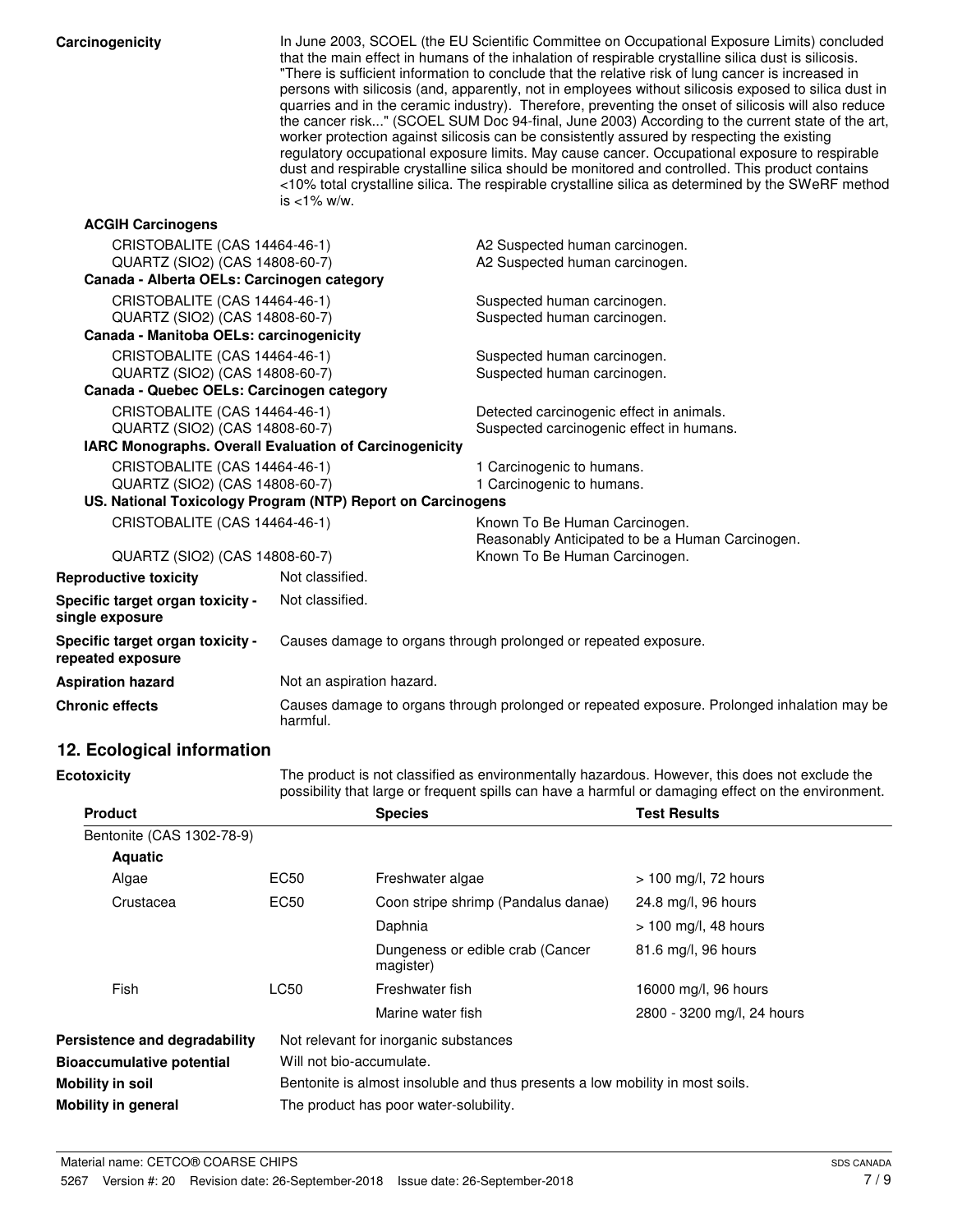**Other adverse effects** No other adverse environmental effects (e.g. ozone depletion, photochemical ozone creation potential, endocrine disruption, global warming potential) are expected from this component.

## **13. Disposal considerations**

| <b>Disposal instructions</b>             | Collect and reclaim or dispose in sealed containers at licensed waste disposal site. Dispose of<br>contents/container in accordance with local/regional/national/international regulations.                                                                                                                             |
|------------------------------------------|-------------------------------------------------------------------------------------------------------------------------------------------------------------------------------------------------------------------------------------------------------------------------------------------------------------------------|
| Local disposal regulations               | Dispose in accordance with all applicable regulations.                                                                                                                                                                                                                                                                  |
| Hazardous waste code                     | The waste code should be assigned in discussion between the user, the producer and the waste<br>disposal company.                                                                                                                                                                                                       |
| Waste from residues / unused<br>products | Dispose of in accordance with local regulations. Empty containers or liners may retain some<br>product residues. This material and its container must be disposed of in a safe manner (see:<br>Disposal instructions).                                                                                                  |
| <b>Contaminated packaging</b>            | Since emptied containers may retain product residue, follow label warnings even after container is<br>emptied. Empty containers should be taken to an approved waste handling site for recycling or<br>disposal. Store containers and offer for recycling of material when in accordance with the local<br>regulations. |

## **14. Transport information**

## **TDG**

Not regulated as dangerous goods.

### **IATA**

Not regulated as dangerous goods.

### **IMDG**

Not regulated as dangerous goods.

### **Transport in bulk according to** Not applicable. **Annex II of MARPOL 73/78 and the IBC Code**

## **15. Regulatory information**

**Canadian regulations**

This product has been classified in accordance with the hazard criteria of the HPR and the SDS contains all the information required by the HPR.

### **Controlled Drugs and Substances Act**

Not regulated. **Export Control List (CEPA 1999, Schedule 3)**

Not listed.

**Greenhouse Gases**

Not listed.

**Precursor Control Regulations**

Not regulated.

## **International regulations**

### **Stockholm Convention**

Not applicable.

**Rotterdam Convention**

Not applicable.

**Kyoto protocol**

Not applicable.

**Montreal Protocol**

Not applicable.

**Basel Convention**

Not applicable.

## **International Inventories**

| Country(s) or region | Inventory name                                                            | On inventory (yes/no)* |
|----------------------|---------------------------------------------------------------------------|------------------------|
| Australia            | Australian Inventory of Chemical Substances (AICS)                        | Yes                    |
| Canada               | Domestic Substances List (DSL)                                            | Yes                    |
| Canada               | Non-Domestic Substances List (NDSL)                                       | No                     |
| China                | Inventory of Existing Chemical Substances in China (IECSC)                | Yes                    |
| Europe               | European Inventory of Existing Commercial Chemical<br>Substances (EINECS) | Yes                    |